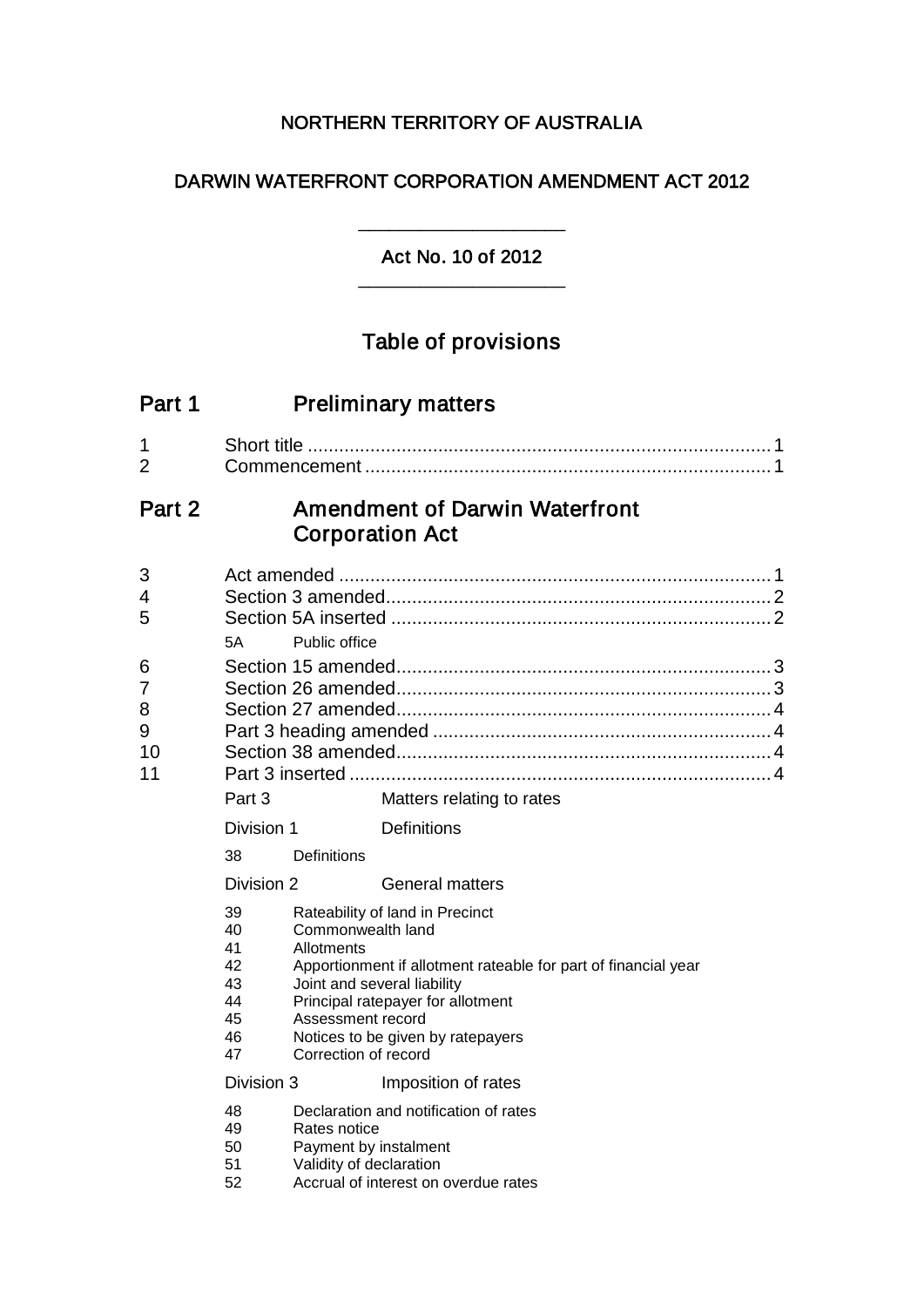|          | 53<br>54<br>55<br>56<br>57 | Remission of interest<br>Rate concessions generally<br>Alleviation of financial hardship<br>Correction of anomaly in operation of rating system<br>Public benefit |                                                                                                                                                     |  |
|----------|----------------------------|-------------------------------------------------------------------------------------------------------------------------------------------------------------------|-----------------------------------------------------------------------------------------------------------------------------------------------------|--|
|          | Division 4                 |                                                                                                                                                                   | Recovery of rates                                                                                                                                   |  |
|          | Subdivision 1              |                                                                                                                                                                   | Definition                                                                                                                                          |  |
|          | 58                         | <b>Definition</b>                                                                                                                                                 |                                                                                                                                                     |  |
|          | Subdivision 2              |                                                                                                                                                                   | Court action                                                                                                                                        |  |
|          | 59                         |                                                                                                                                                                   | Recovery by court action                                                                                                                            |  |
|          | Subdivision 3              |                                                                                                                                                                   | Overriding statutory charge                                                                                                                         |  |
|          | 60<br>61<br>62<br>63       | Application of Subdivision<br>Overdue rates to be charge on allotment<br>Registration of charge<br>Effect of registered charge                                    |                                                                                                                                                     |  |
|          | Subdivision 4              |                                                                                                                                                                   | Sale of allotment                                                                                                                                   |  |
|          | 64<br>65<br>66<br>67       | Pre-conditions of sale<br>Sale of allotment<br>Proceeds of sale                                                                                                   | Power to sell allotment for non-payment of rates                                                                                                    |  |
|          | Division 5                 |                                                                                                                                                                   | Review and appeal                                                                                                                                   |  |
|          | 68<br>69<br>70             |                                                                                                                                                                   | Right to apply for review<br>Consideration of application by administrative review committee<br>Corporation's decision on recommendation and appeal |  |
| 12<br>13 |                            |                                                                                                                                                                   |                                                                                                                                                     |  |
|          | Part 5                     |                                                                                                                                                                   | <b>Transitional matter for Darwin Waterfront</b><br><b>Corporation Amendment Act 2012</b>                                                           |  |
|          | 73                         |                                                                                                                                                                   | Rates imposed before commencement                                                                                                                   |  |
| Part 3   |                            |                                                                                                                                                                   | <b>Consequential amendments</b>                                                                                                                     |  |

| -15 |  |
|-----|--|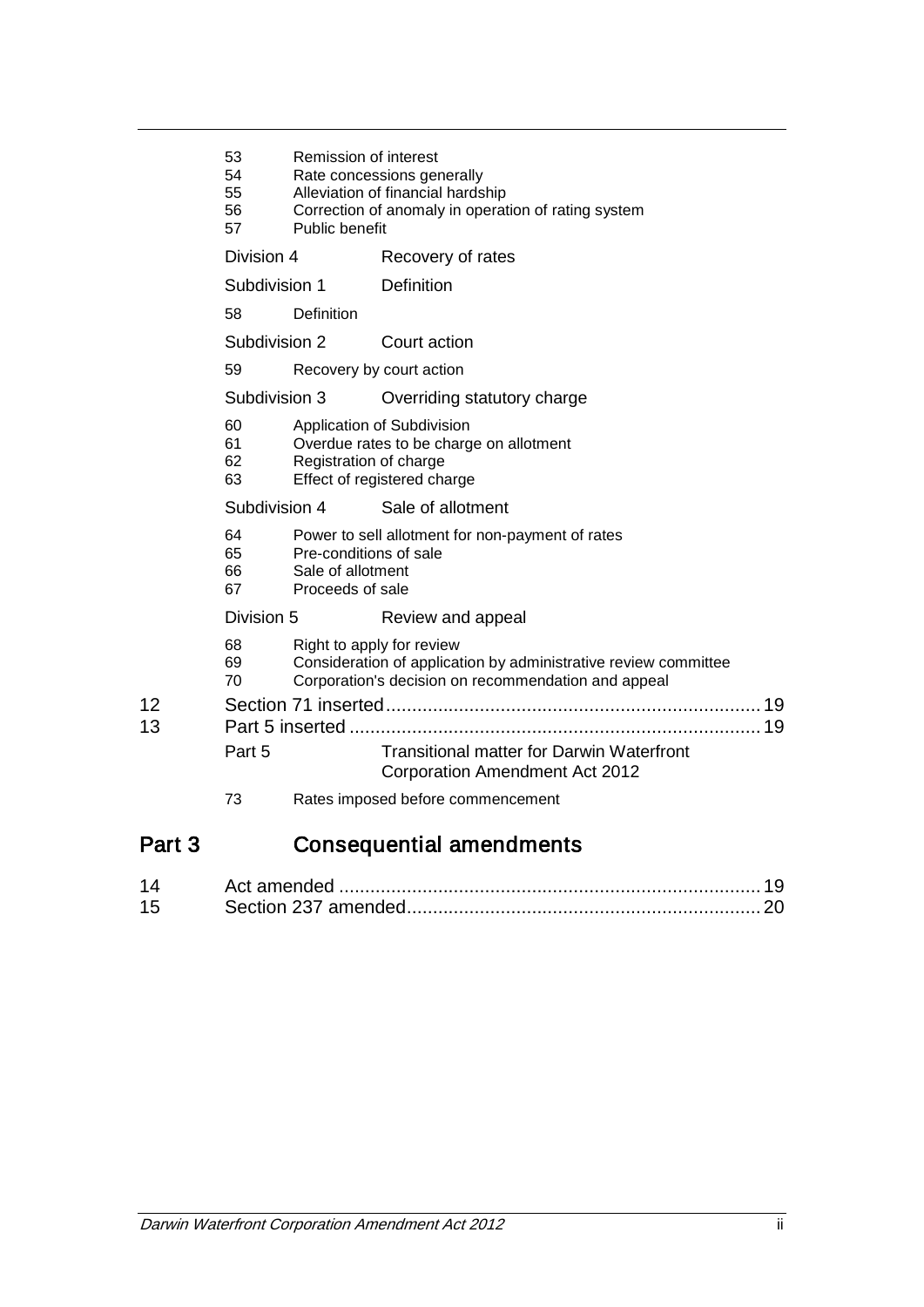

# NORTHERN TERRITORY OF AUSTRALIA \_\_\_\_\_\_\_\_\_\_\_\_\_\_\_\_\_\_\_\_

# Act No. 10 of 2012 \_\_\_\_\_\_\_\_\_\_\_\_\_\_\_\_\_\_\_\_

An Act to amend the *Darwin Waterfront Corporation Act*, and for related purposes

> [Assented to 27 April 2012] [Second reading 15 February 2012]

The Legislative Assembly of the Northern Territory enacts as follows:

# Part 1 **Preliminary matters**

## 1 Short title

This Act may be cited as the Darwin Waterfront Corporation Amendment Act 2012.

## 2 Commencement

This Act commences on 1 July 2012.

# Part 2 **Amendment of Darwin Waterfront Corporation** Act

## 3 Act amended

This Part amends the Darwin Waterfront Corporation Act.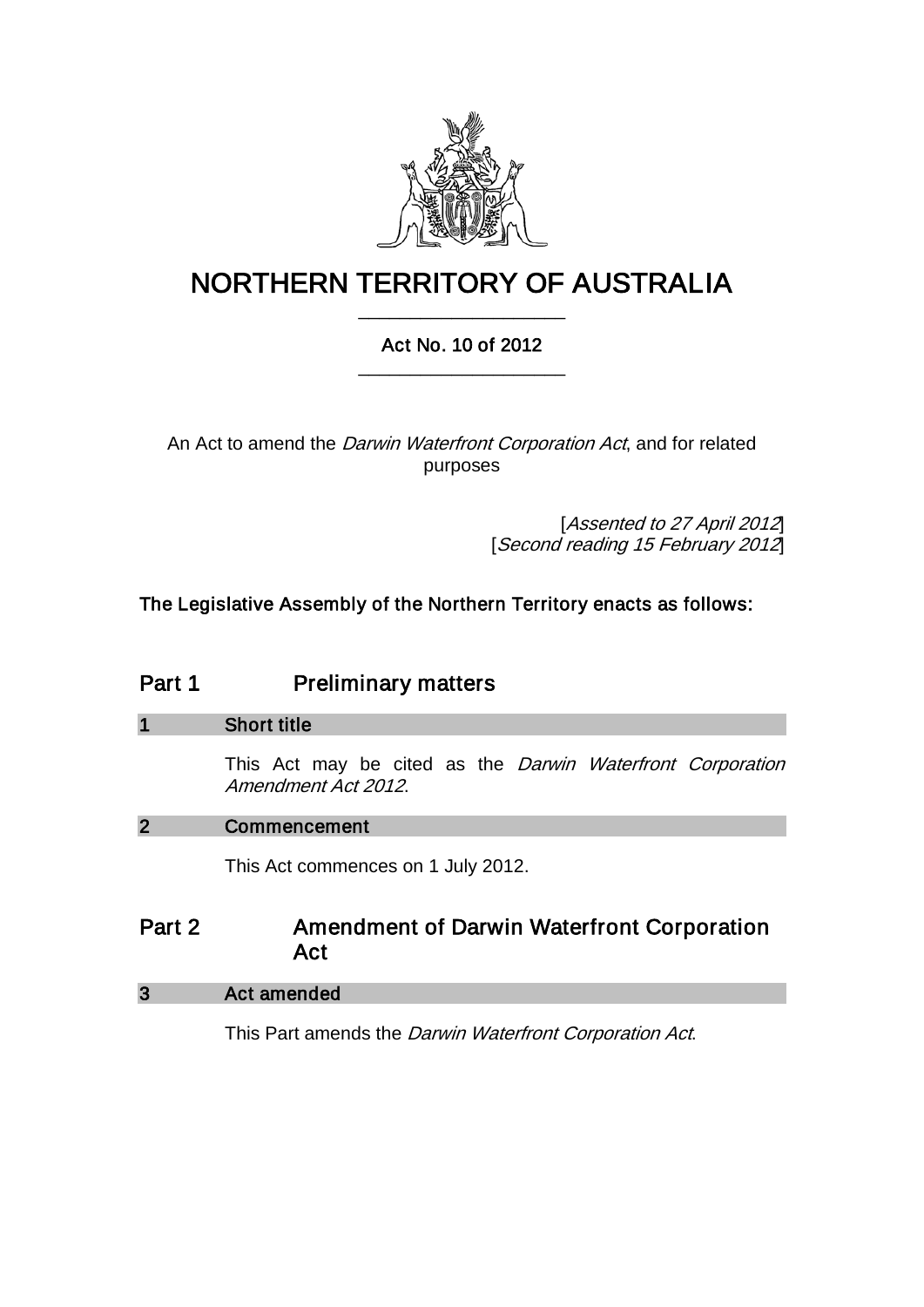#### 4 Section 3 amended

 $(1)$  Section 3, definition regulation

omit

(2) Section 3

insert (in alphabetical order)

#### common property means:

- (a) for a plan the common property in relation to the plan as defined in section 4(1) of the Unit Titles Act, and
- (b) for a scheme the common property of the scheme as defined in section 33 of the Unit Title Schemes Act.

#### land includes:

- (a) a unit, lot and common property created by registration of a plan; and
- (b) a unit and common property created by registration of a scheme.

plan means a units plan, or building development plan, as defined in section 4(1) of the Unit Titles Act.

scheme means a unit title scheme as defined in section 10(1) of the Unit Title Schemes Act.

#### unit means:

- (a) for a plan a unit of the plan as defined in section  $4(1)$  of the Unit Titles Act, and
- (b) for a scheme a unit of the scheme as defined in section 37 of the Unit Title Schemes Act.

## 5 Section 5A inserted

After section 5

insert

#### 5A Public office

(1) The Corporation must have a public office.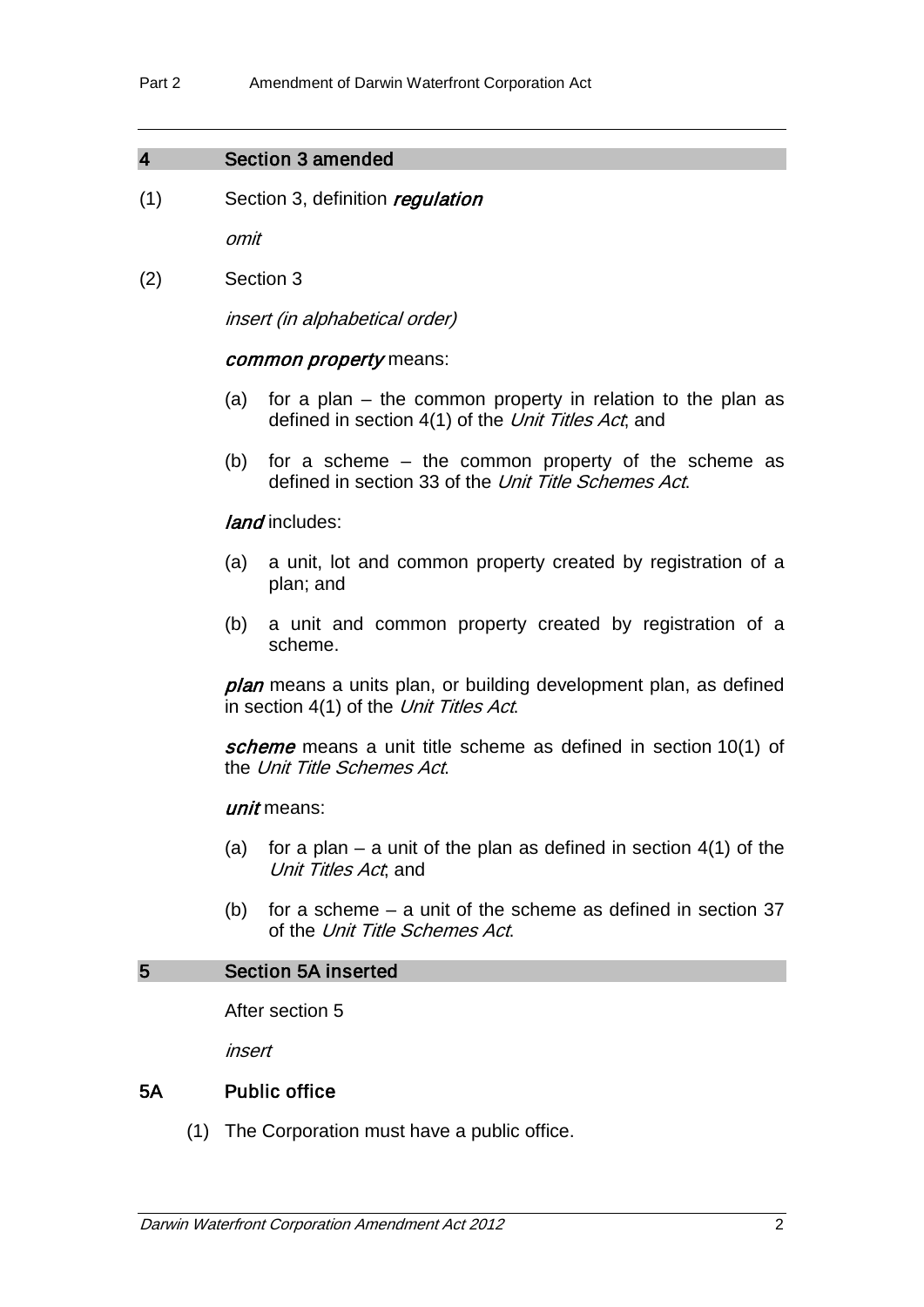(2) The public office must be open to the public at reasonable times determined by the Corporation.

#### 6 Section 15 amended

(1) Section 15(3)

omit, insert

- (3) For subsection (2), there are 2 rates that may be imposed:
	- (a) rates on all land other than common property; and
	- (b) rates on all land other than units.
- $(2)$  Section 15(7)(a) and (b)

omit

a year

insert

a financial year

(3) Section 15(8) and (9)

omit, insert

Note for section 15 Part 3 contains further provisions relating to rates.

#### 7 Section 26 amended

(1) After section 26(d)

insert

- (da) the following amounts that are received or recovered by the Corporation:
	- (i) rates imposed under section 15;
	- (ii) interest that has accrued on rates under section 52;
	- (iii) costs reasonably incurred by the Corporation in recovering, or attempting to recover, rates; and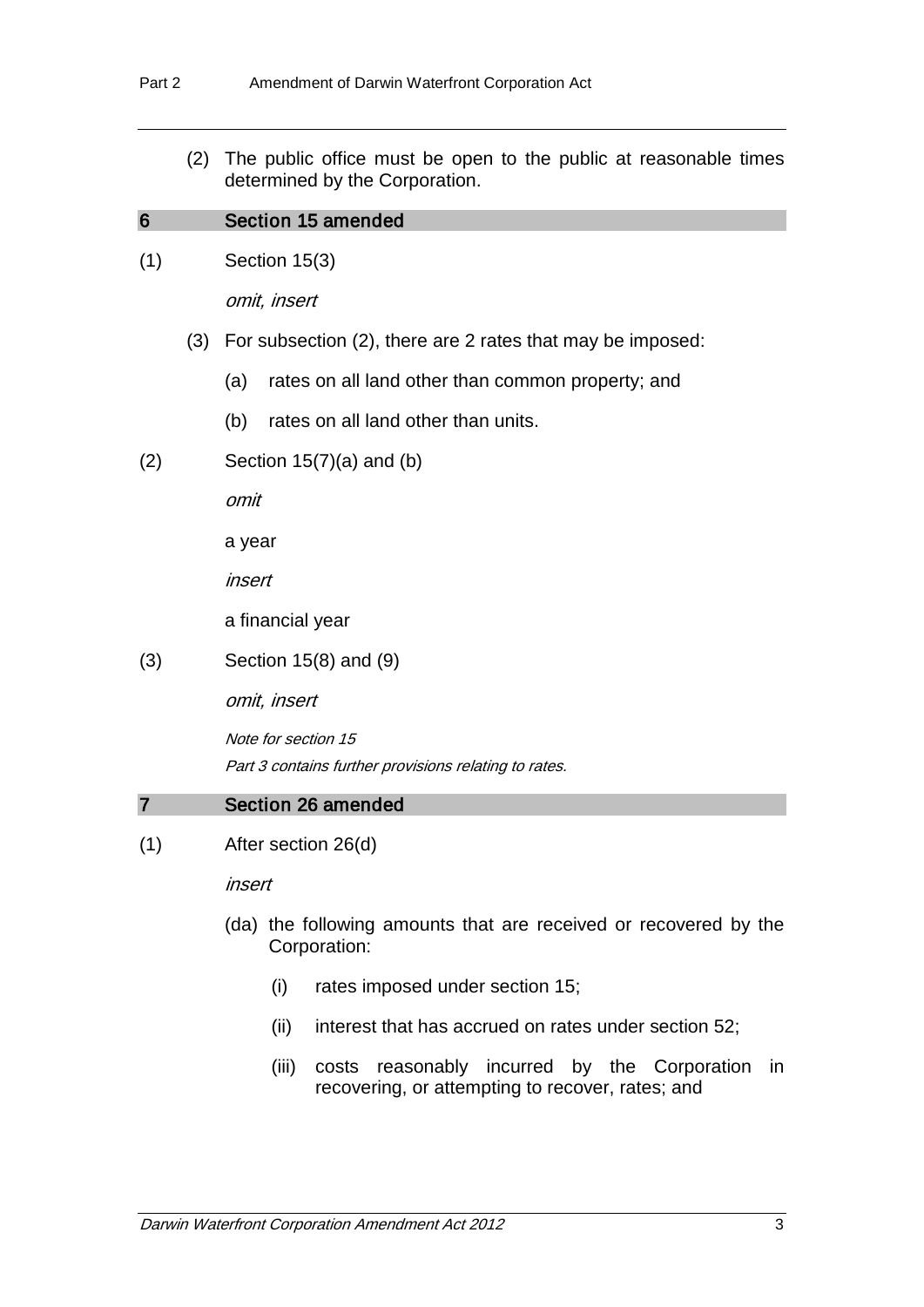(2) Section 26(e)

omit

15,

#### 8 Section 27 amended

Section 27(2), after "section 15"

insert

, or interest mentioned in section 52,

## 9 Part 3 heading amended

Part 3, heading

renumber as Part 4

#### 10 Section 38 amended

Section 38

renumber as section 72

## 11 Part 3 inserted

After section 37

insert

# Part 3 Matters relating to rates

## Division 1 Definitions

## 38 Definitions

In this Part:

administrative review committee, see section 69(1).

allotment, see section 41.

assessment record means the assessment record kept by the Corporation under section 45.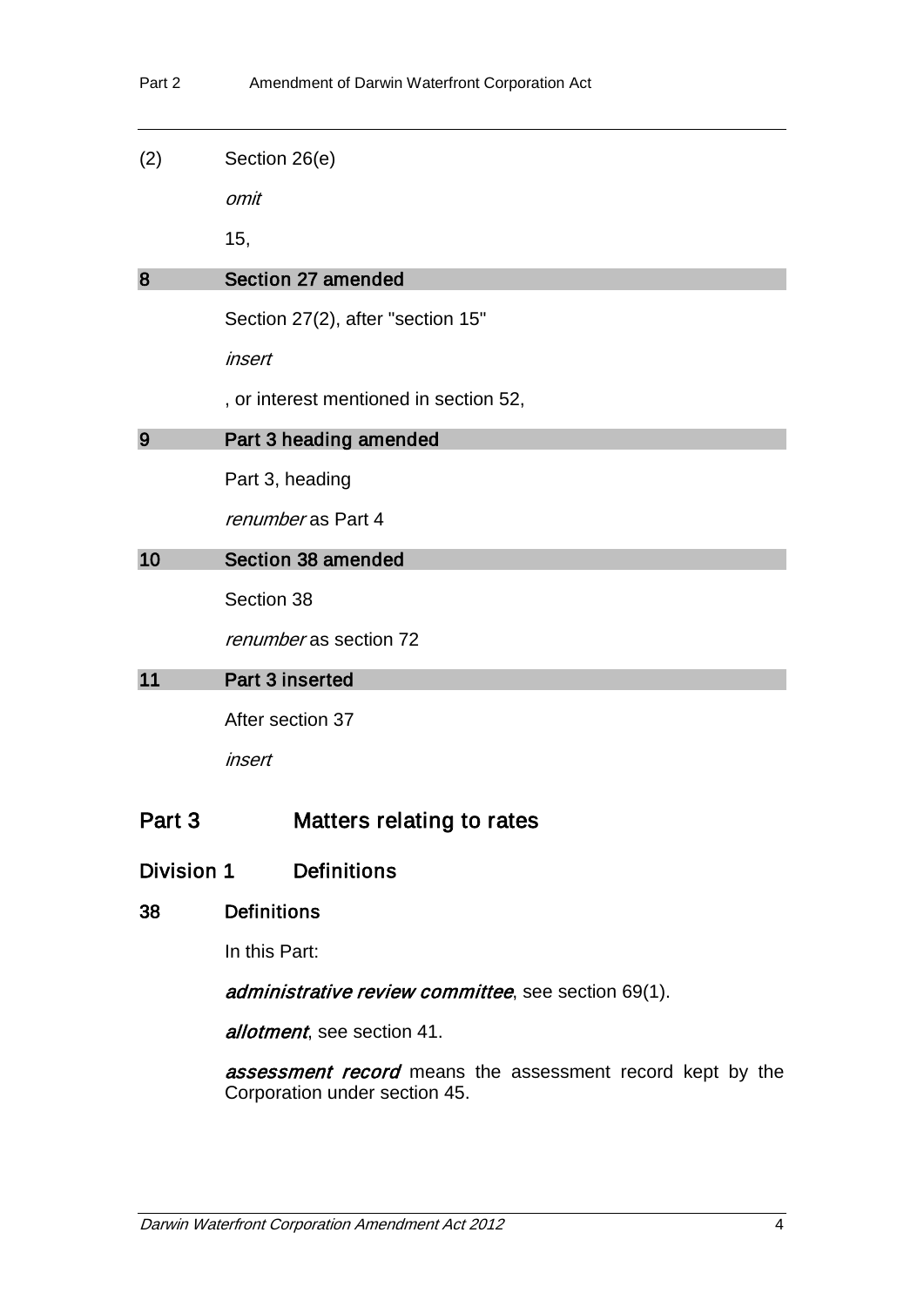nominal owner, of an allotment, means:

- (a) if the allotment is common property the body corporate that, under the by-laws, is liable to pay the rates imposed on the common property; or
- (b) if the allotment is held from the Territory under a lease the lessee; or
- (c) if the allotment is held from the Corporation under a lease the lessee; or
- (d) otherwise the registered owner of the allotment.

*occupier*, of an allotment, means a person who is, either jointly or alone, in possession of the allotment to the substantial exclusion of others.

principal ratepayer, for an allotment, see section 44(1).

rate concession, see section 54(1).

rateable, see section 39(1).

ratepayer means a person who pays, or is liable to pay, rates imposed on an allotment under this Act.

registered owner, of an allotment, means the registered owner (as defined in section 4 of the Land Title Act of a lot that comprises or includes the allotment.

## Division 2 General matters

#### 39 Rateability of land in Precinct

- (1) All land in the Precinct is rateable except land specified in subsection (2).
- (2) For subsection (1), the following land is specified:
	- (a) land that is exempt from rates under section 15(5);
	- (b) land of the Corporation, other than land that is leased for a purpose that does not give rise to an exemption from rates under section 15(5);
	- (c) land of the Commonwealth, other than land that the Commonwealth has agreed be rateable.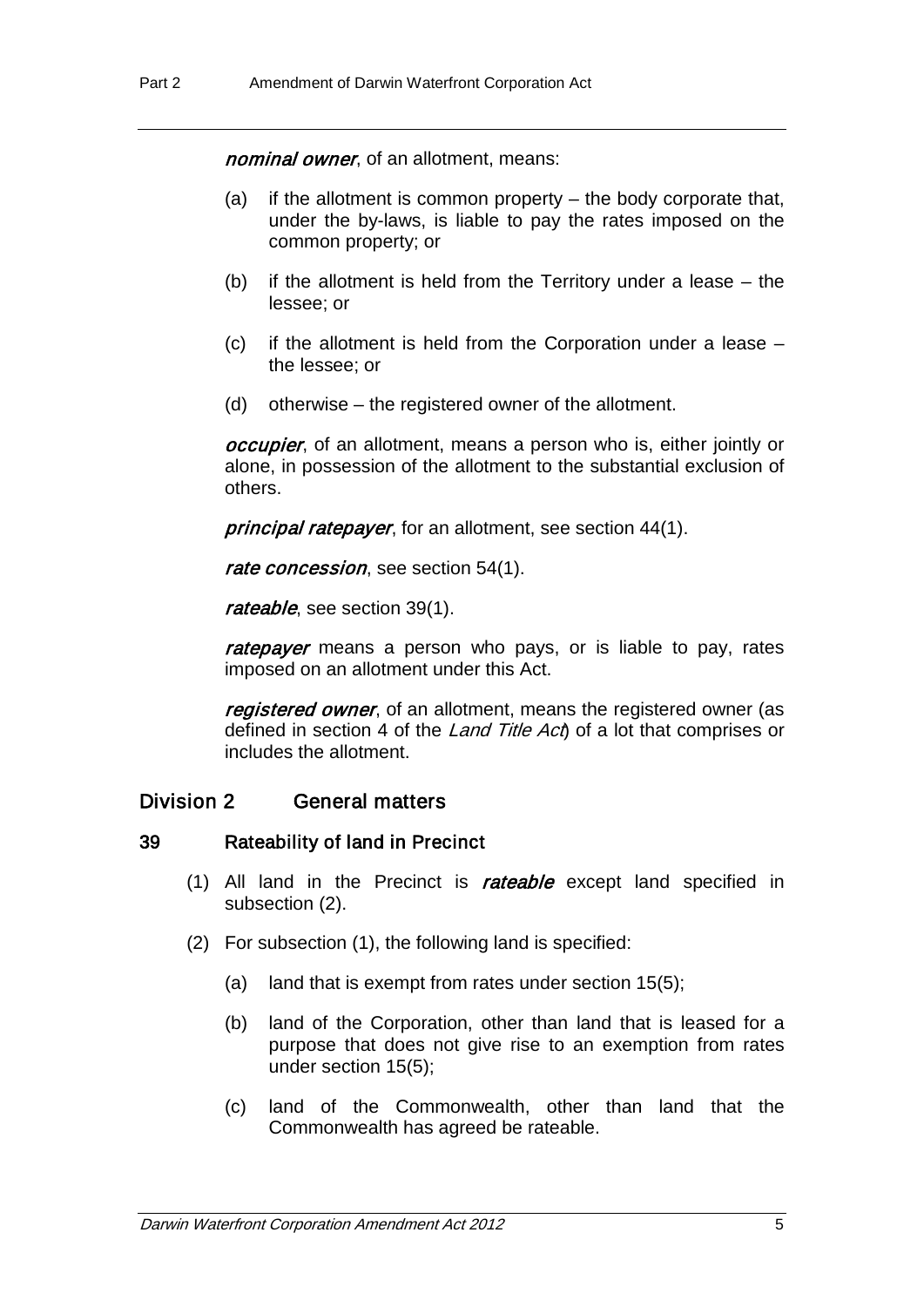#### 40 Commonwealth land

If the Commonwealth agrees that its land be rateable, the land is rateable on conditions agreed by the Commonwealth.

#### 41 Allotments

- (1) An *allotment* is a lot or part of a lot for which the Corporation proposes to make a separate assessment and imposition of rates.
- (2) The Corporation may only divide a lot that is subject to the same ownership into separate allotments if:
	- (a) the allotments are subject to separate occupation; or
	- (b) the allotments fall within different zones; or
	- (c) there is some other good reason for dividing the lot into separate allotments.

#### Example for subsection (2)(a)

If a lot comprises a block of flats and the flats are owned by one person but separately occupied, the Corporation could either:

- (a) treat the block of flats as a single allotment and impose rates on the block as a whole; or
- (b) treat each flat as a separate allotment and impose rates on each flat.
- (3) In this section:

lot, see section 4 of the Land Title Act.

zone, see section 3(1) of the Planning Act.

#### 42 Apportionment if allotment rateable for part of financial year

- (1) If an allotment becomes, or ceases to be, rateable during the course of a financial year:
	- (a) the allotment is liable to rates under section 15 for the financial year; but
	- (b) the amount of rates payable is the amount that is proportionate to the part of the financial year during which the allotment is rateable.
- (2) The Corporation must make any refund or remission of rates necessary to give effect to this section.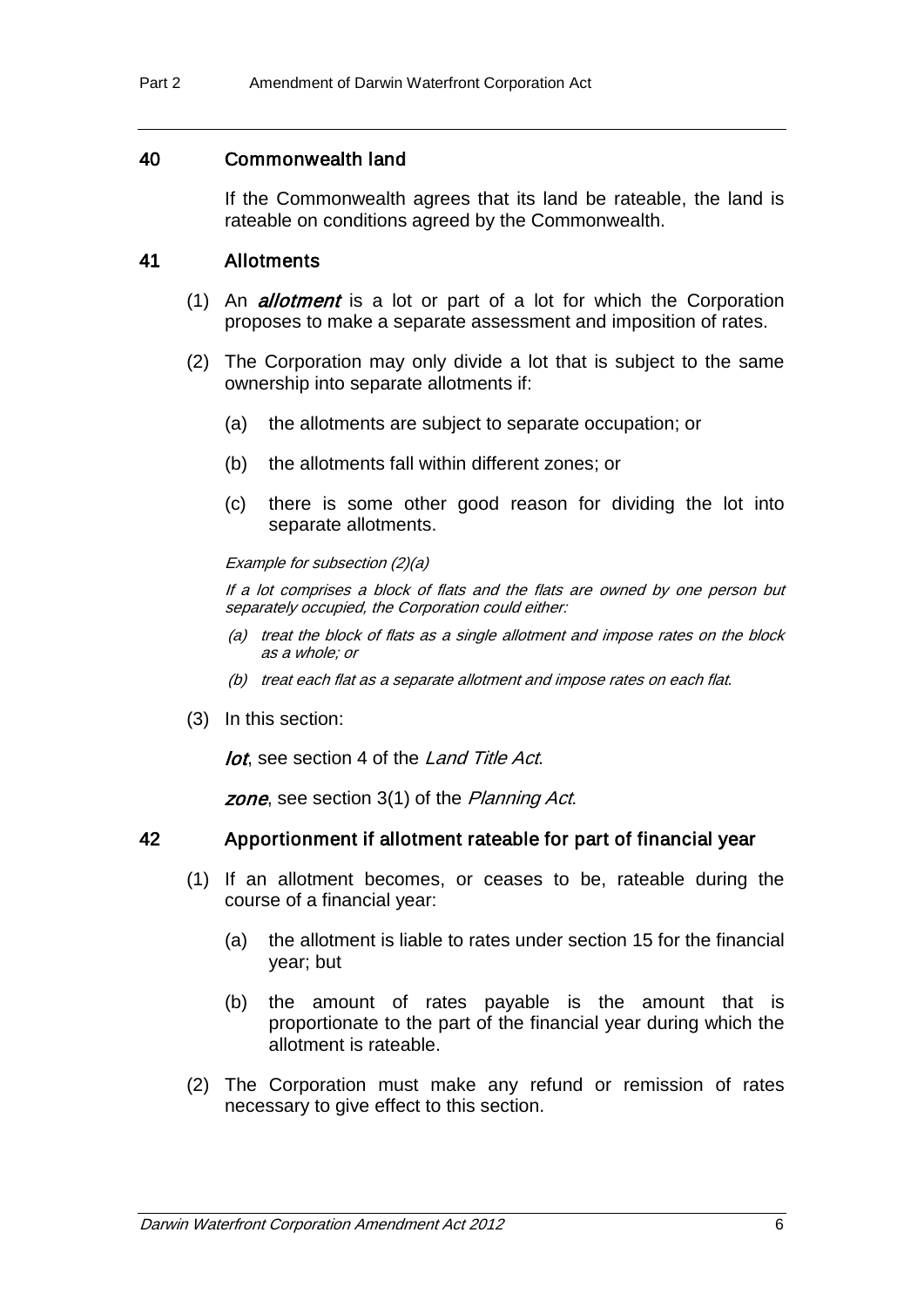#### 43 Joint and several liability

- (1) The nominal owner and the occupier (if not the nominal owner) of an allotment are jointly and severally liable for rates imposed on the allotment.
- (2) However, the occupier does not become liable for the rates unless, under section 44, the occupier is designated in the assessment record as the principal ratepayer for the allotment.

#### 44 Principal ratepayer for allotment

- (1) The *principal ratepayer* for an allotment is the nominal owner of the allotment but, if a person other than the nominal owner is, under this section, designated in the assessment record as the principal ratepayer for the allotment, that person is the principal ratepayer.
- (2) If, under subsection (1), 2 or more people would be the principal ratepayer for an allotment, the CEO may designate one or more of them in the assessment record as the principal ratepayer for the allotment.
- (3) On the application of an occupier of an allotment, the CEO may designate the occupier in the assessment record as the principal ratepayer for the allotment.
- (4) If the occupier subsequently applies for the designation to be removed from the assessment record, the CEO must remove the designation.
- (5) A ratepayer designated under subsection (2) or (3) as the principal ratepayer for an allotment is the principal ratepayer to the exclusion of others.
- (6) If rates are paid by, or recovered from, a ratepayer who is not the principal ratepayer for an allotment, the ratepayer may, subject to any relevant agreement, recover the amount of the rates from the principal ratepayer or set the amount off against any liability owed to the principal ratepayer.

#### 45 Assessment record

- (1) The Corporation must keep an assessment record.
- (2) The assessment record must contain the following information for each allotment:
	- (a) a brief description of the allotment;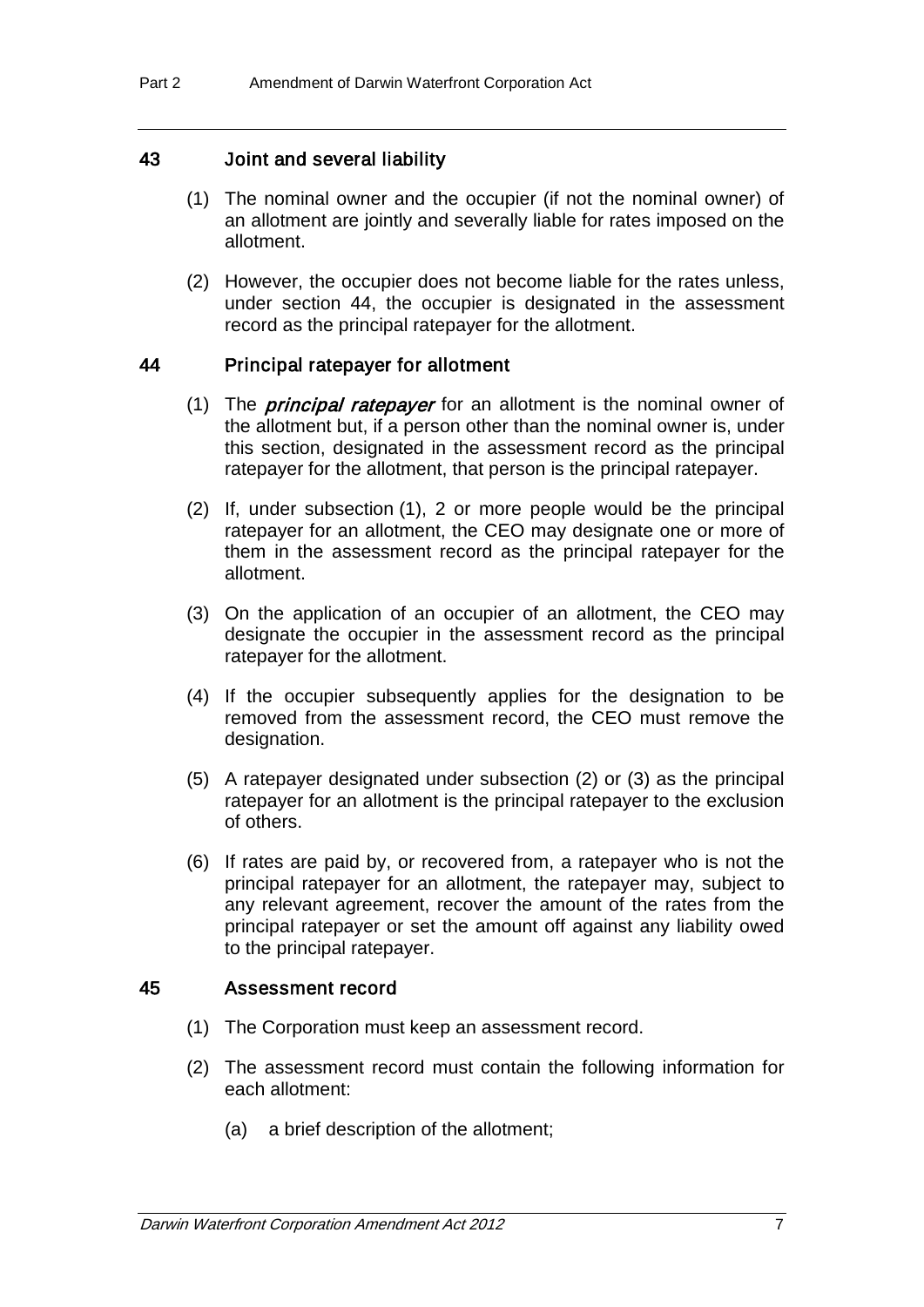- (b) if rates for the allotment are to be calculated as a proportion of the value of the allotment  $-$  a statement of the value;
- (c) the name and postal address of the registered owner of the allotment;
- (d) if the registered owner is not the nominal owner of the allotment – the name and postal address of the nominal owner;
- (e) if the nominal owner is not the principal ratepayer for the allotment – the name and postal address of the principal ratepayer;
- (f) if the allotment is subject to a differential rate on the basis of its use – a statement of the use;
- (g) other information the Corporation resolves to include in the record.

Section 15(4) and (7) specifies how rates are to be calculated.

- (3) The assessment record may be kept in the form the Corporation considers appropriate.
- (4) A copy of the assessment record must be available for inspection, free of charge, by any member of the public at the Corporation's public office.
- (5) The CEO must, at the request of a person to whom an entry in the assessment record relates, suppress the person's name or address (or both) from the publicly available copy of the record.

#### 46 Notices to be given by ratepayers

Note for paragraph (b)

(1) If a person becomes the principal ratepayer for a particular allotment, the person must, within 28 days of becoming the principal ratepayer, give the CEO written notice of that fact and of the person's postal address.

Maximum penalty: 20 penalty units.

(2) If a principal ratepayer's postal address changes, the principal ratepayer must, within 28 days of the change, give the CEO written notice of the new address.

Maximum penalty: 20 penalty units.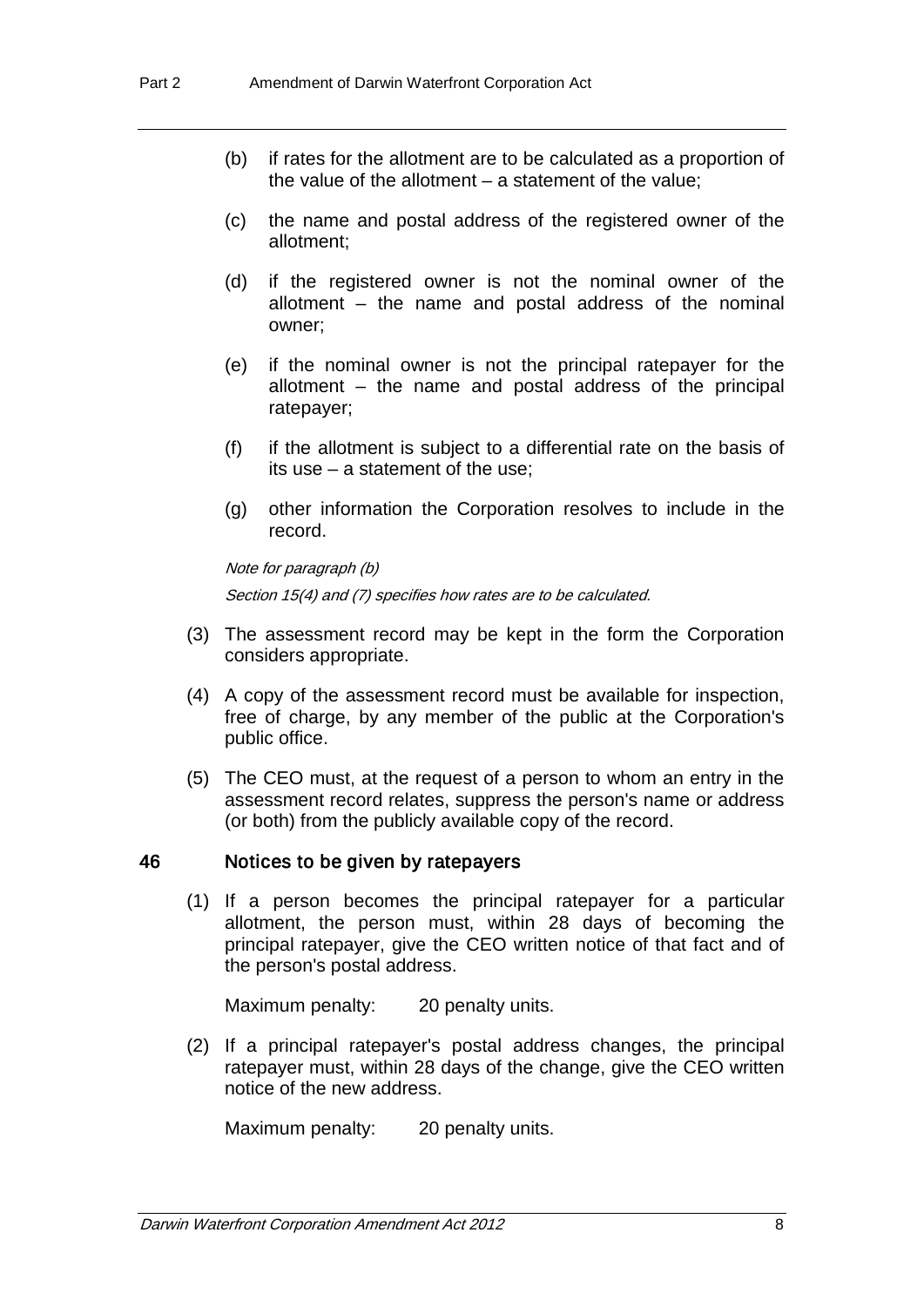(3) If a person ceases to be the principal ratepayer for a particular allotment, the person must, within 28 days of ceasing to be the principal ratepayer, give the CEO written notice of that fact.

Maximum penalty: 20 penalty units.

(4) An offence against subsection (1), (2) or (3) is a regulatory offence.

## 47 Correction of record

- (1) A person may apply to the Corporation for correction of an entry in the assessment record.
- (2) The application may be made on one or more of the following grounds:
	- (a) the entry wrongly classifies an allotment that is not rateable as rateable;
	- (b) the entry wrongly records the use of an allotment;
	- (c) the entry contains some other relevant misclassification or misdescription of an allotment;
	- (d) the entry wrongly records ownership or occupation of an allotment;
	- (e) the entry wrongly designates the applicant as the principal ratepayer for an allotment;
	- (f) the entry contains some other relevant error.
- (3) The application must be in writing and state:
	- (a) the applicant's interest in the allotment to which the application relates; and
	- (b) the nature of the amendment that should, in the applicant's opinion, be made.
- (4) If the application is uncontroversial, the CEO may decide the application on behalf of the Corporation but, if it raises matters of possible controversy, the application is to be dealt with by the Corporation or a Corporation committee.
- (5) The CEO must give the applicant written notice of the decision on the application as soon as practicable.

Note for subsection (5)

A person who is adversely affected by the decision may apply for a review under Division 5.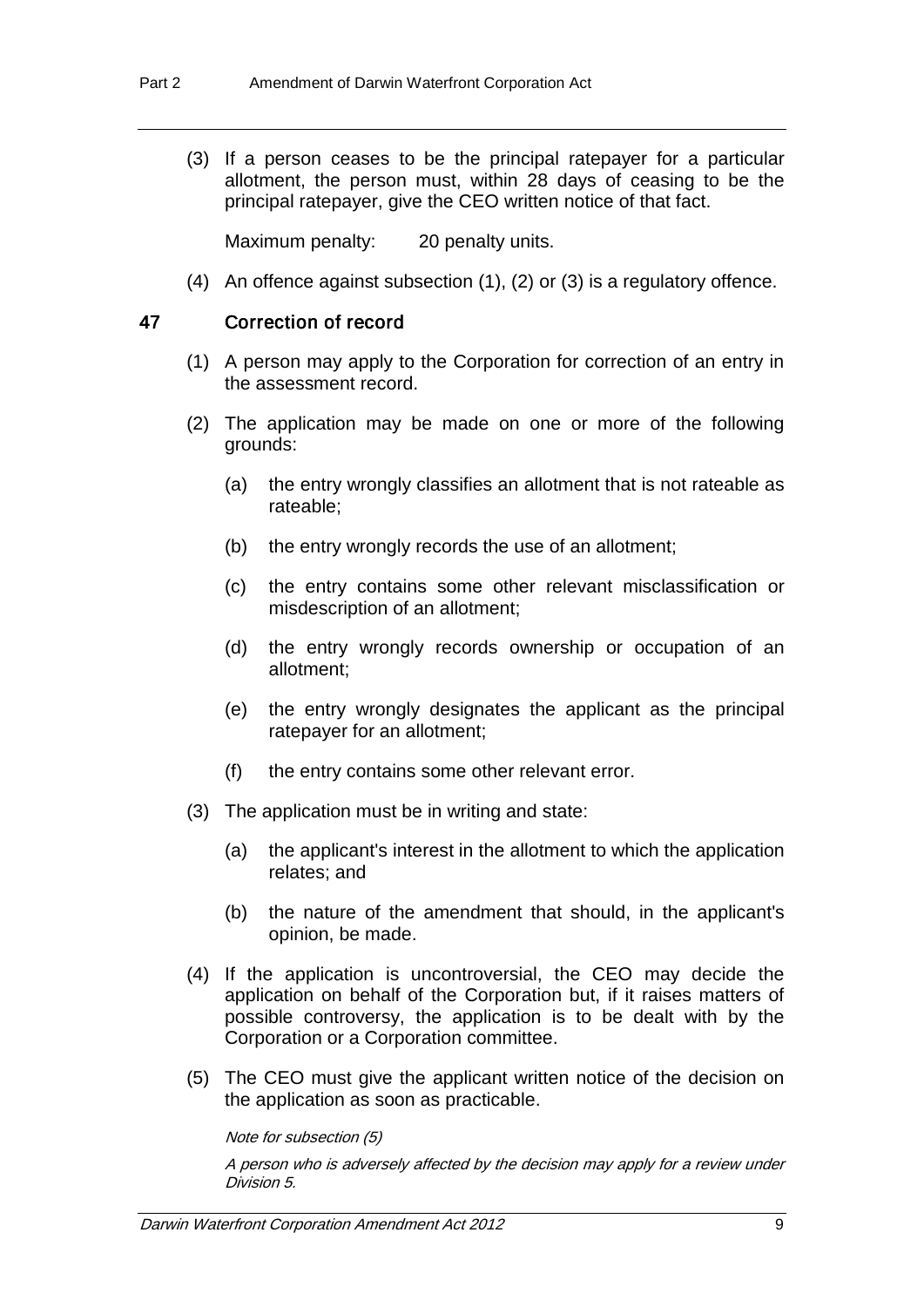## Division 3 Imposition of rates

### 48 Declaration and notification of rates

- (1) To impose rates under section 15 for a financial year, the Corporation must, on or before 31 July in that financial year, declare rates on allotments in the Precinct.
- (2) The declaration must state the following:
	- (a) the basis or bases of the rates;
	- (b) if the rates may be paid by instalment the number of instalments payable and the date on which each instalment will fall due for payment;
	- (c) if a discount or other form of concession or benefit is to be given for prompt payment of rates in full:
		- (i) details of the discount, concession or benefit; and
		- (ii) the conditions on which it is to be given.
- (3) Within 21 days after declaring rates, the Corporation must publish notice of the declaration of rates and the matters specified in subsection (2):
	- (a) on its website; and
	- (b) in a newspaper circulating generally in the Precinct.
- (4) Failure to publish the notice within the time limit fixed by subsection (3) does not invalidate the declaration.

#### 49 Rates notice

- (1) At least 28 days before the payment of the rates, or the first instalment of the rates, falls due, the Corporation must issue an account for the payment of rates (a rates notice) for each allotment.
- (2) The rates notice must be given to the principal ratepayer for an allotment or, if it is not practicable to do so, to any other ratepayer for the allotment.
- (3) The rates notice must:
	- (a) state the due date for payment of the rates or, if the rates may be paid by instalment, the due date for payment of each instalment; and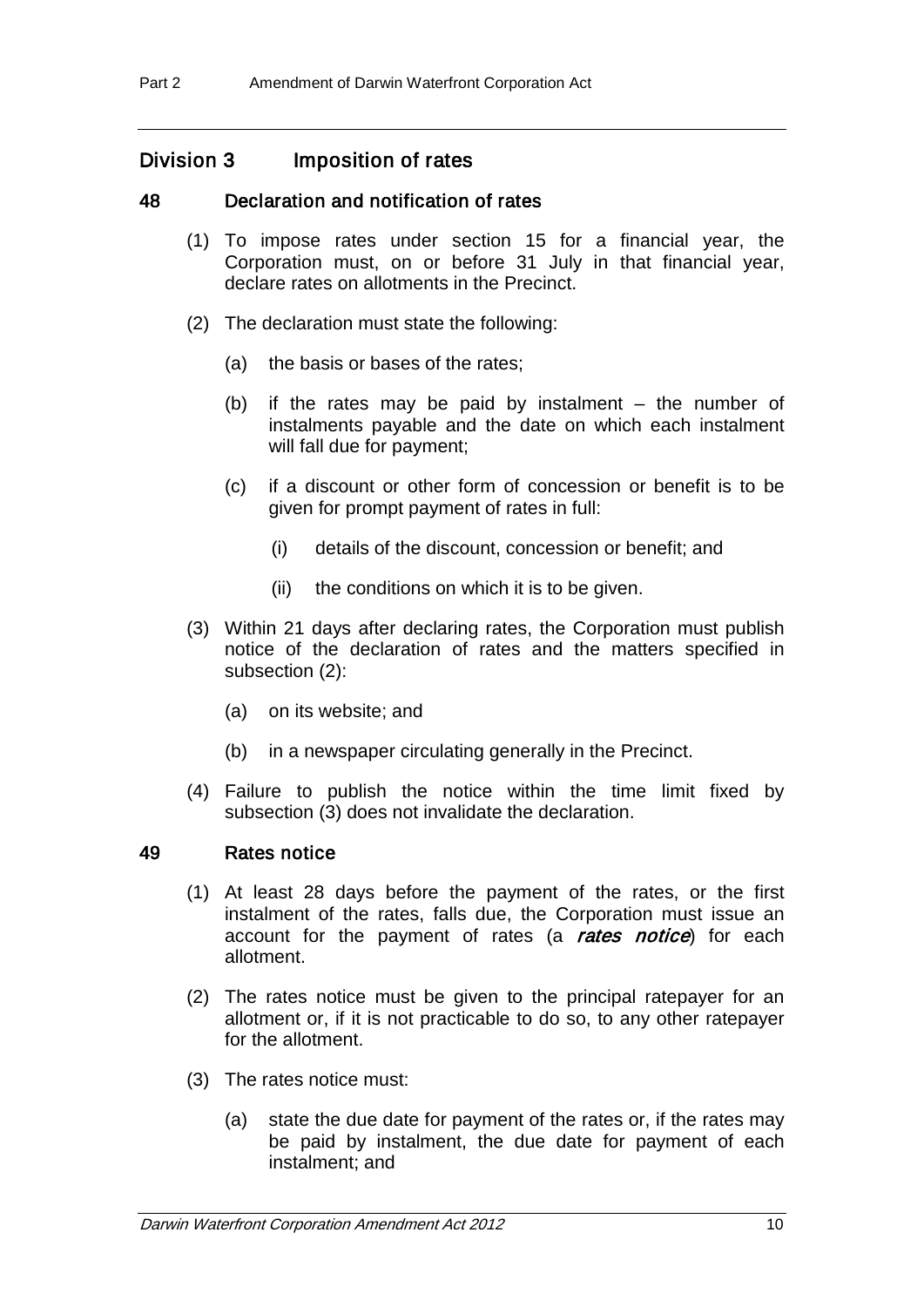- (b) if a discount is to be given for prompt payment of rates in full state:
	- (i) the percentage discount; and
	- (ii) the conditions on which the discount will be given; and
	- (iii) both the discounted and undiscounted amount payable; and
- (c) if another form of concession or benefit is to be given for prompt payment of rates in full – state:
	- (i) details of the concession or benefit; and
	- (ii) the conditions on which it will be given; and
- (d) contain any other information prescribed by the by-laws; and
- (e) be given at least 28 days before the payment of the rates, or the first instalment of the rates, falls due.
- (4) Failure to give the rates notice within the time limit fixed by subsection (3)(e) does not invalidate the rates notice.

#### 50 Payment by instalment

- (1) If the Corporation allows payment of rates by instalment:
	- (a) each instalment must be paid by the due date for payment; but
	- (b) if a ratepayer fails to pay an instalment by the due date all remaining instalments become immediately due.
- (2) However, the Corporation may relieve a ratepayer, or ratepayers generally, from the consequences of a failure to pay an instalment to an extent decided by the Corporation.

#### 51 Validity of declaration

- (1) The Minister may, by *Gazette* notice, declare that rates have been validly declared, or declared and levied, by the Corporation despite a particular procedural non-compliance or some other irregularity or error of a minor or technical nature.
- (2) The declaration validates the rates from the date of their purported declaration.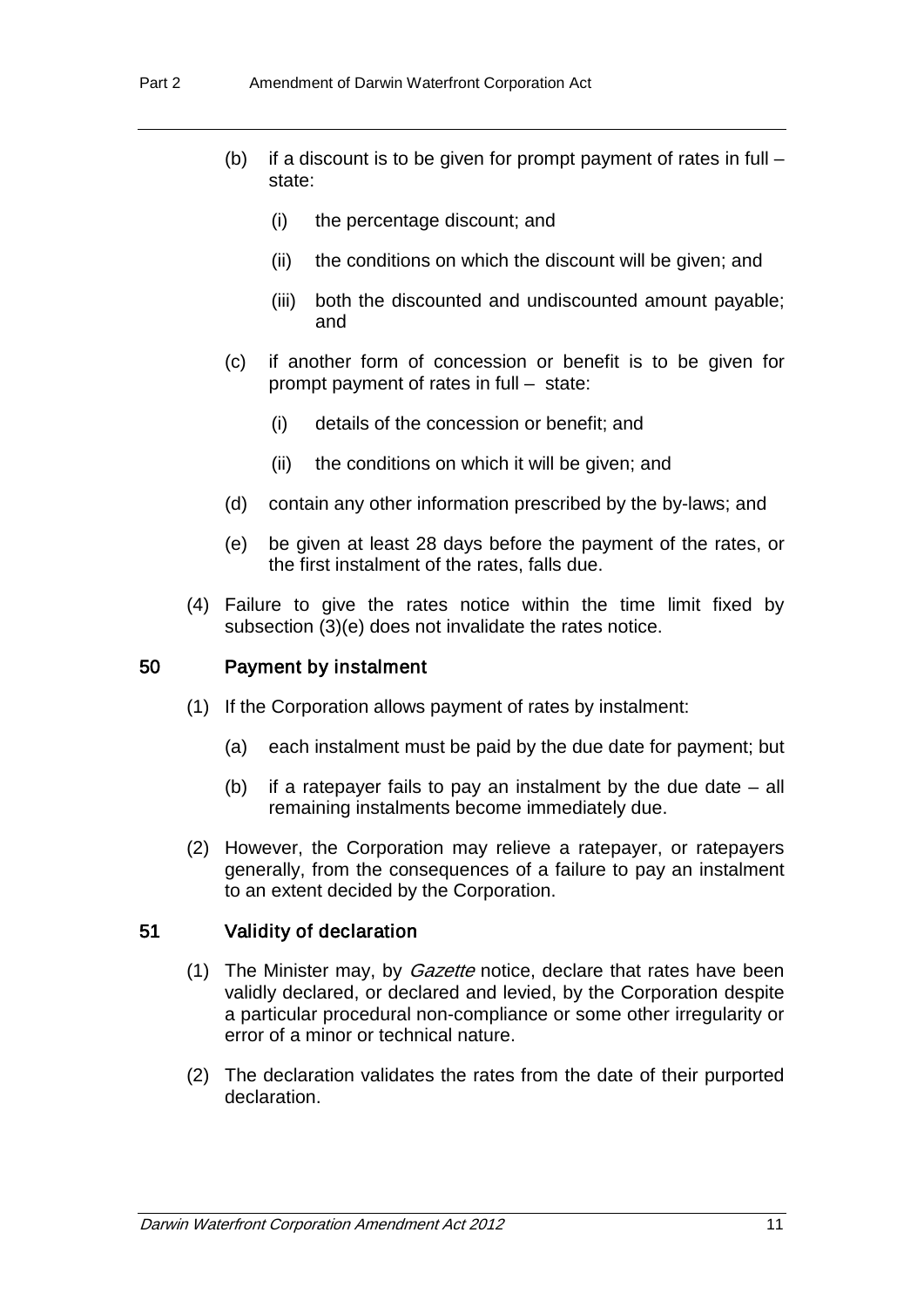### 52 Accrual of interest on overdue rates

(1) If rates are not paid by the due date for payment, interest accrues on the amount of the unpaid rates at the relevant interest rate.

#### Note for subsection (1)

If the ratepayer defaults in payment of an instalment of rates, all remaining instalments become due and payable. Therefore, interest accrues on the total amount of the unpaid rates and not merely the amount of the instalment. (See section 50(1)).

- (2) Interest is calculated on a daily basis on the amount of the unpaid rates (exclusive of interest) from the due date until the date of payment.
- (3) In this section:

relevant interest rate means the rate of interest fixed by the Darwin City Council as the relevant interest rate under section 162(4) of the Local Government Act.

#### 53 Remission of interest

The Corporation may remit interest wholly or partly.

#### 54 Rate concessions generally

#### (1) A rate concession is:

- (a) a waiver in whole or part of rates or a component of rates; or
- (b) a deferment in whole or part of a liability to pay rates or a component of rates; or
- (c) both.
- (2) The Corporation may, by written notice, grant a rate concession under section 55, 56 or 57 unconditionally or on conditions determined by the Corporation.
- (3) If the Corporation grants a rate concession on conditions and the ratepayer fails to comply with a condition, the Corporation may by written notice to the ratepayer:
	- (a) withdraw the concession; and
	- (b) require the ratepayer to pay an amount, on or before a date specified in the notice, to neutralise any benefit to the ratepayer of the rate concession.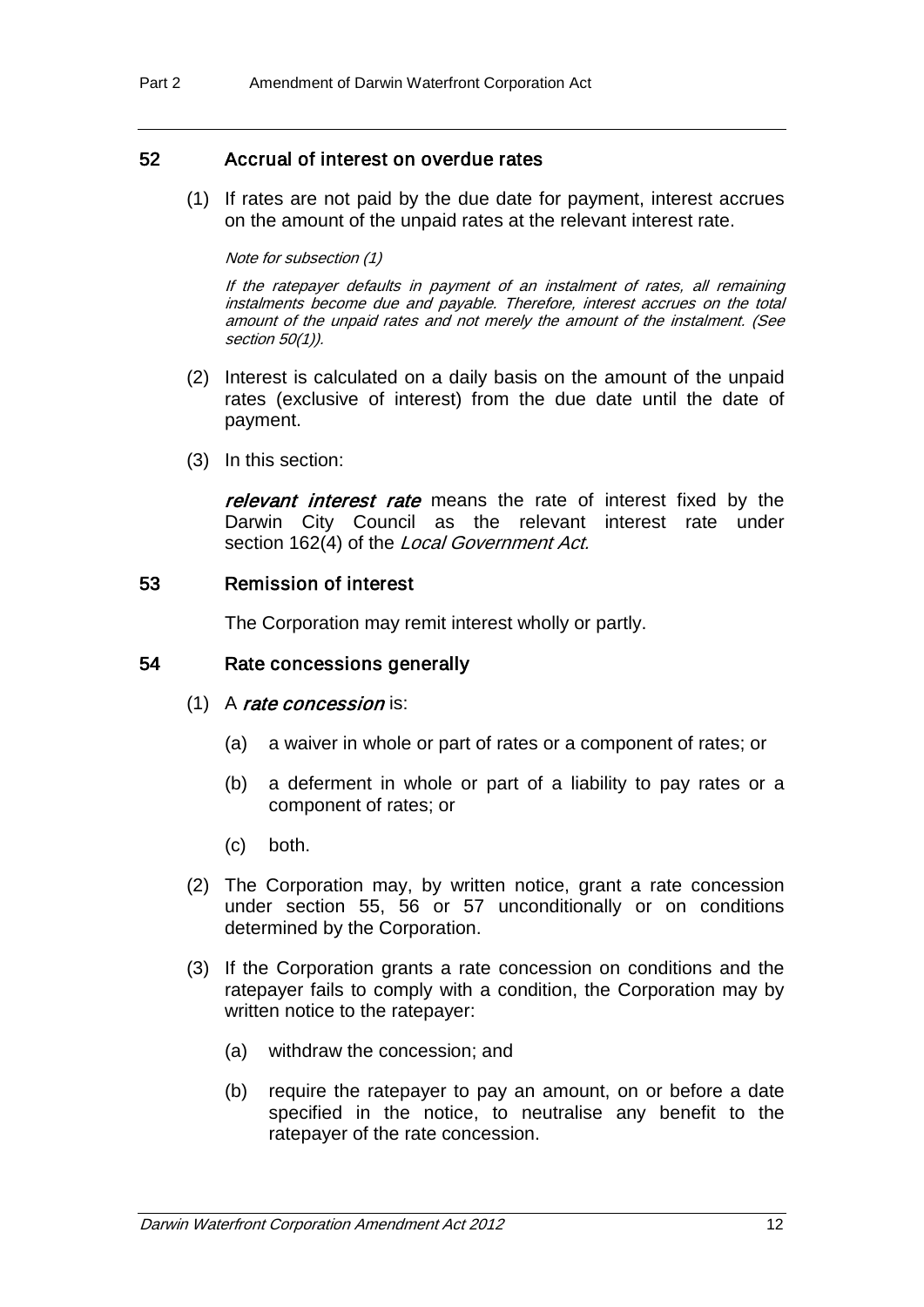## 55 Alleviation of financial hardship

- (1) The Corporation may grant a rate concession to alleviate financial hardship.
- (2) The Corporation may grant the rate concession on application by a person who establishes to the Corporation's satisfaction that the person will suffer financial hardship if the concession is not granted.

### 56 Correction of anomaly in operation of rating system

- (1) The Corporation may grant a rate concession to a ratepayer or ratepayers of a particular class if satisfied it is necessary to do so in order to correct an anomaly in the operation of the rating system.
- (2) The Corporation may grant the rate concession on the Corporation's own initiative or on application by an affected ratepayer.

## 57 Public benefit

- (1) The Corporation may grant a rate concession to advance one or more of the following purposes:
	- (a) securing the proper development of the Precinct;
	- (b) preserving buildings or places of historical interest;
	- (c) protecting the environment;
	- (d) encouraging cultural activities;
	- (e) promoting community health or welfare;
	- (f) providing recreation or amusement for the public.
- (2) However, the rate concession:
	- (a) may only be granted if authorised under a policy formally adopted by resolution of the Corporation; and
	- (b) is subject to limitations and conditions specified in that policy.
- (3) The Corporation may grant the rate concession on its own initiative or on application by a ratepayer.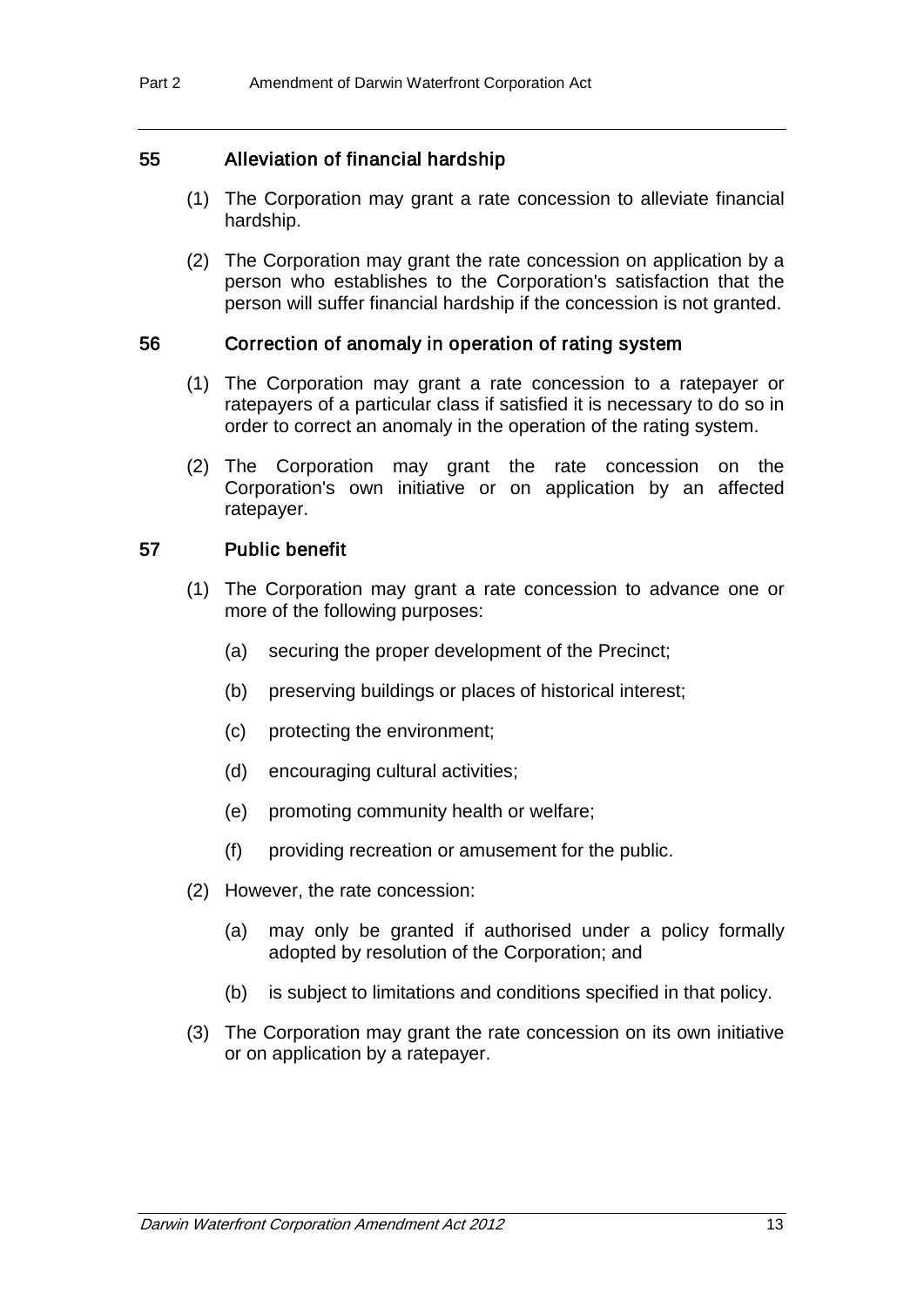# Division 4 Recovery of rates

## Subdivision 1 Definition

### 58 Definition

In this Division:

rates includes, if the rates are overdue:

- (a) accrued interest; and
- (b) costs reasonably incurred by the Corporation in recovering, or attempting to recover, the rates.

## Subdivision 2 Court action

### 59 Recovery by court action

- (1) Rates imposed on an allotment may be recovered as a debt due to the Corporation from the principal ratepayer for the allotment, or any other ratepayer for the allotment, by action in a court of competent jurisdiction.
- (2) The proceedings may be commenced at any time within 6 years after the rates were imposed.

## Subdivision 3 Overriding statutory charge

#### 60 Application of Subdivision

This Subdivision does not apply to rates imposed on common property.

#### 61 Overdue rates to be charge on allotment

- (1) If rates imposed on an allotment are not paid by the due date, the rates become a charge on the allotment.
- (2) However, the rates do not become a charge if the registered owner of the allotment is not a ratepayer who is liable for the rates that are in arrears.

## 62 Registration of charge

(1) If rates imposed on an allotment are a charge on the allotment and have been in arrears for at least 6 months, the Corporation may apply to the Registrar-General for registration of the charge.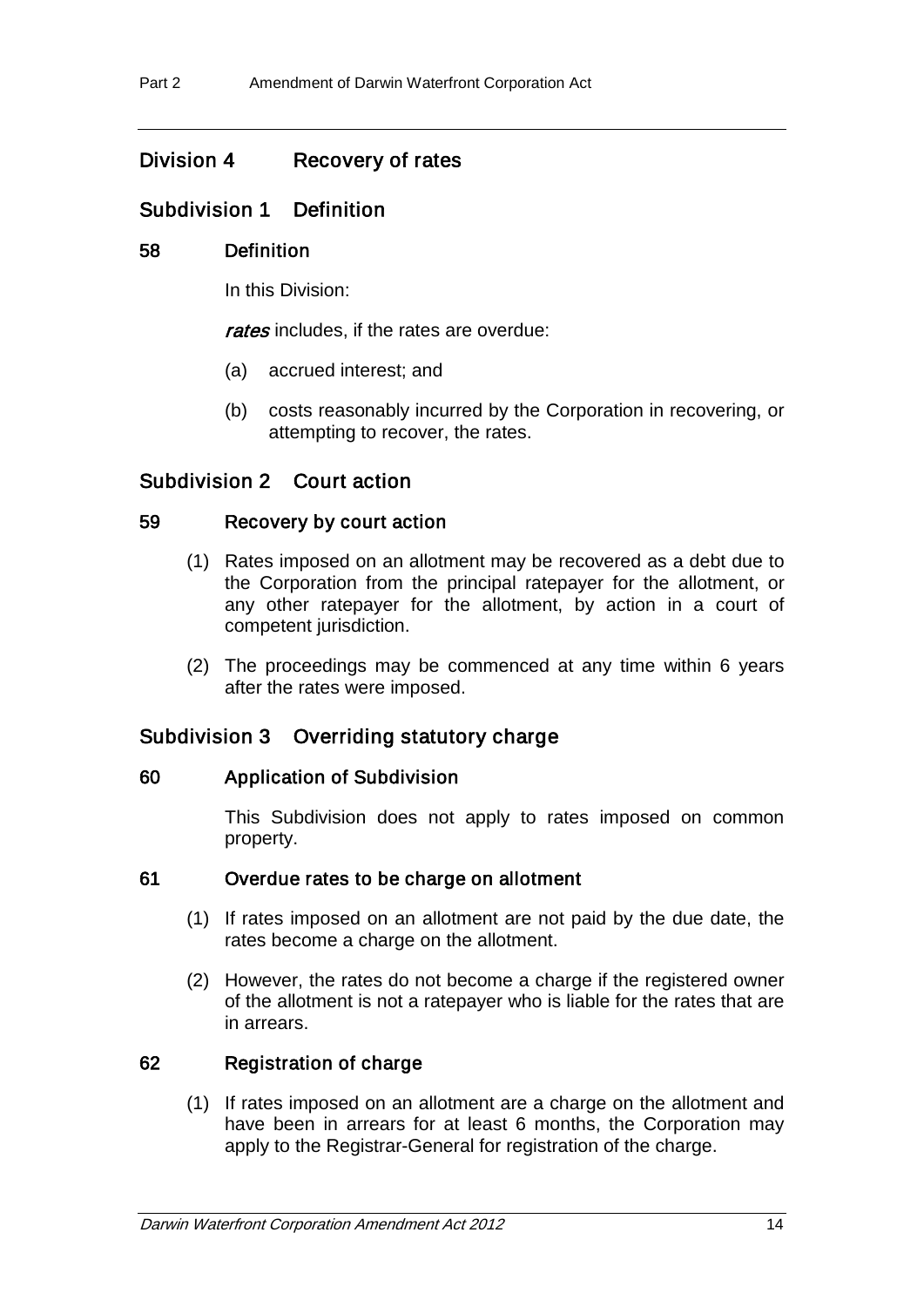- (2) The Registrar-General must, on payment of the appropriate fee by the Corporation:
	- (a) register the charge as an overriding statutory charge; and
	- (b) notify all persons with a registered interest in or over the allotment of the registration of the charge.
- (3) Failure to give notice of the registration of the overriding statutory charge under subsection (2)(b) does not invalidate the registration of the charge.
- (4) The Registrar-General must, on payment of the appropriate fee, cancel the registration of the overriding statutory charge if the Corporation applies for the cancellation.
- (5) The Corporation must apply for the cancellation if the liability to which the overriding statutory charge relates is fully satisfied, and may apply for the cancellation for any other reason.

#### 63 Effect of registered charge

While a charge is registered as an overriding statutory charge under this Subdivision, it has priority over all other registered and unregistered mortgages, charges and encumbrances except a previously registered overriding statutory charge.

## Subdivision 4 Sale of allotment

#### 64 Power to sell allotment for non-payment of rates

The Corporation may sell an allotment if:

- (a) rates imposed on the allotment have been in arrears for at least 3 years; and
- (b) an overriding statutory charge securing liability for the rates is registered over the allotment and has been registered for at least 6 months.

#### 65 Pre-conditions of sale

- (1) Before selling an allotment for non-payment of rates, the Corporation must give notice to the principal ratepayer for the allotment at the address recorded in the assessment record.
- (2) The notice must:
	- (a) state the period for which rates have been in arrears; and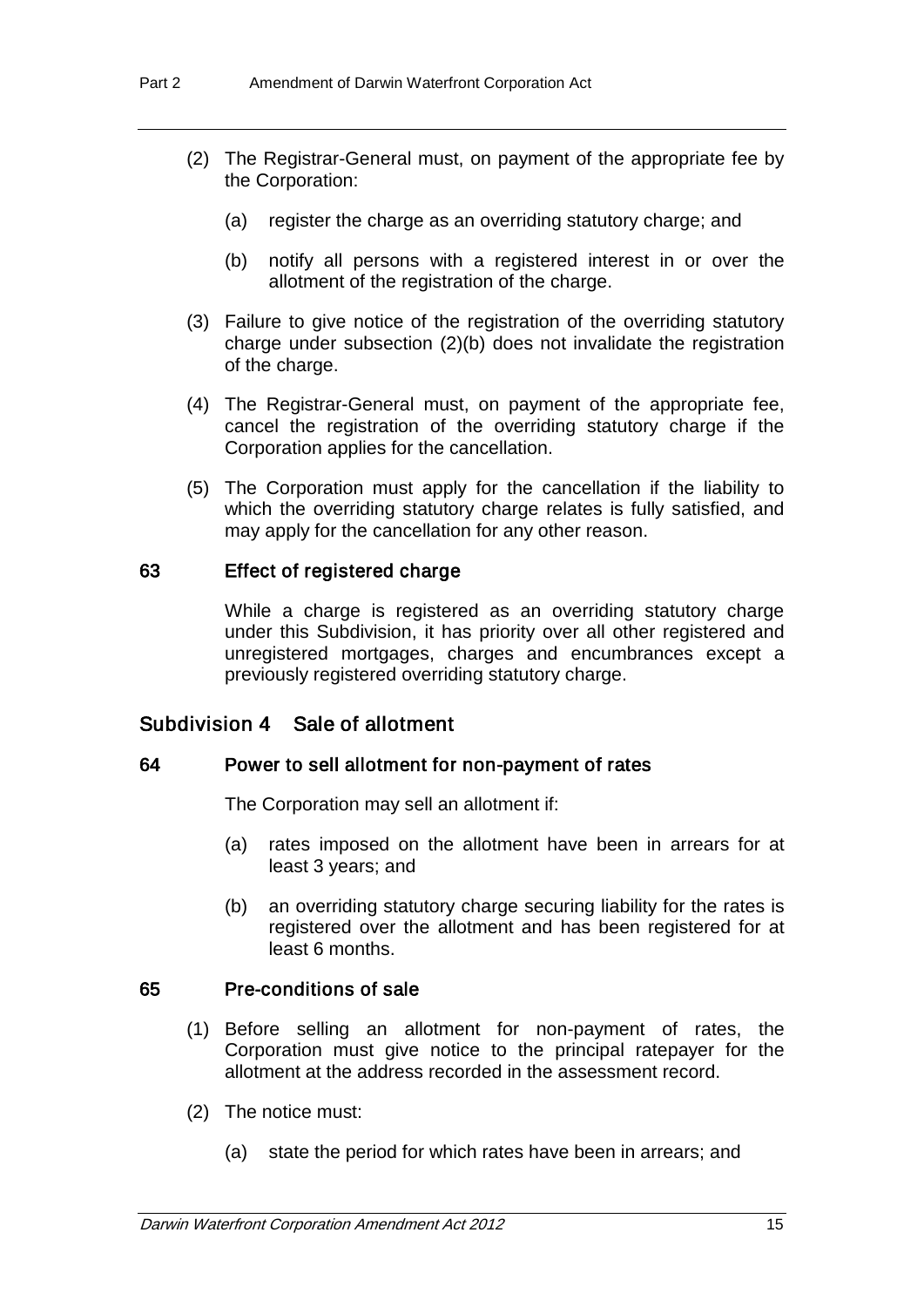- (b) state the amount of rates currently outstanding on the allotment; and
- (c) warn that if that amount is not paid in full within a stated period (which must not be less than 30 days) after the date of the notice, the Corporation will sell the allotment for non-payment of rates.
- (3) A copy of the notice must be given to:
	- (a) any other person with a registered interest in the allotment; and
	- (b) if the allotment is held from the Territory under a lease the Minister administering the legislation under which the lease was granted.
- (4) If the whereabouts of a person to whom a notice (or copy) is required to be given is, after reasonable inquiries, not ascertained by the Corporation, the notice may be given by:
	- (a) publishing it in a newspaper circulating generally throughout the Territory; and
	- (b) leaving a copy of the notice in a conspicuous place at the allotment.

#### 66 Sale of allotment

- (1) If the outstanding rates for an allotment are not paid within the period allowed by a notice given under section 65, the Corporation may sell the allotment.
- (2) The sale must be by public auction.
- (3) However, if the allotment is held from the Territory under a lease, the sale must be made as approved by the Minister administering the legislation under which the lease was granted.
- (4) A public auction must be advertised:
	- (a) on the Corporation's website; and
	- (b) on at least 2 separate occasions in a newspaper circulating generally throughout the Territory.
- (5) If, before the date of the sale, the outstanding rates (including costs incurred by the Corporation with a view to sale of the allotment) are paid, the Corporation must call off the sale.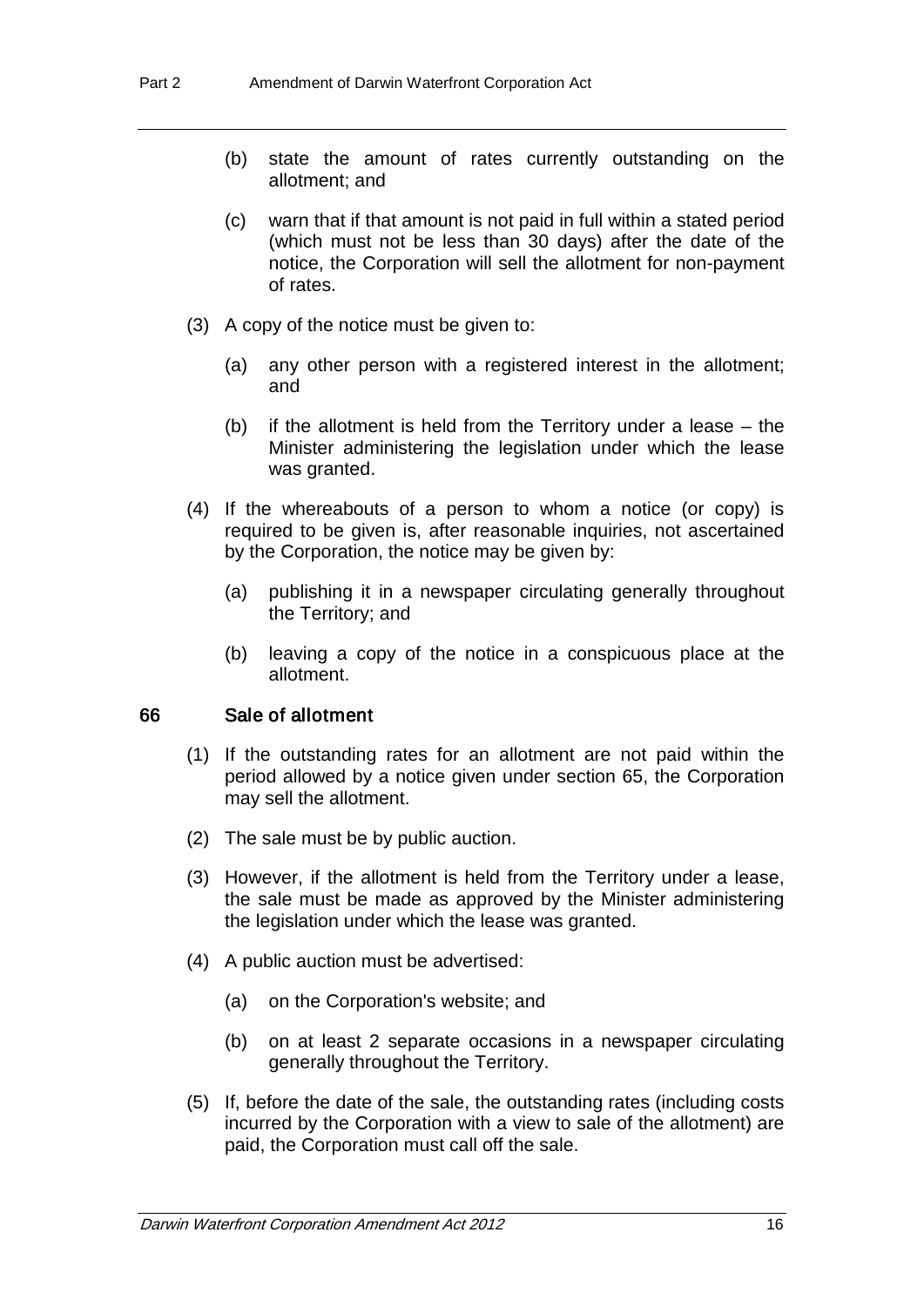- (6) If an auction fails, the Corporation may sell the allotment by private contract for the best price that it can reasonably obtain.
- (7) If the Corporation sells an allotment under this section, the Corporation may execute a conveyance of the allotment under its common seal.
- (8) On registration of the conveyance, title to the allotment vests in the purchaser freed and discharged from all mortgages, charges and encumbrances securing the payment of money.

#### 67 Proceeds of sale

- (1) The Corporation must apply the proceeds of the sale of an allotment under this Subdivision as follows:
	- (a) firstly, in the payment of the costs incurred in selling the allotment;
	- (b) secondly, in the payment of all liabilities secured on the allotment (including the liability to the Corporation) in the order of their priority;
	- (c) thirdly, in payment to the registered owner of the allotment.
- (2) If the Corporation fails, after reasonable inquiry, to discover the identity or whereabouts of a person entitled to payment under this section, the Corporation may make the payment to the Public Trustee as unclaimed property.
- (3) A payment made to the Public Trustee under subsection (2) vests in the Public Trustee as mentioned in section 59A of the *Public* Trustee Act.

## Division 5 Review and appeal

#### 68 Right to apply for review

- (1) A person who is adversely affected by a decision mentioned in section 47(5) may, within 14 days after the date of the decision, apply to the CEO for a review of the decision.
- (2) The application must:
	- (a) be in writing; and
	- (b) set out in detail the grounds on which the decision should, in the applicant's opinion, be reconsidered.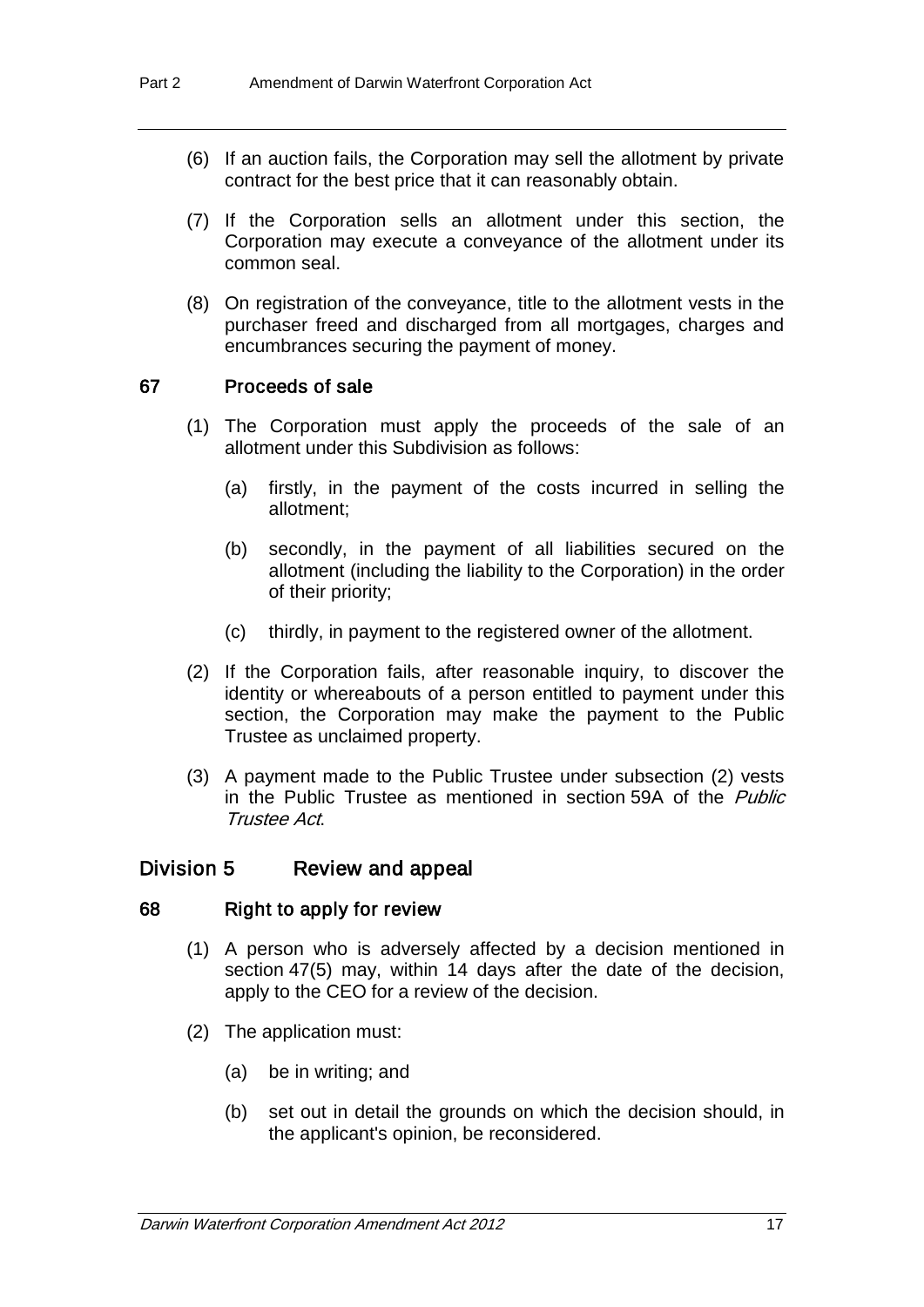(3) The CEO may extend the period allowed for making an application under subsection (1) if the CEO is satisfied there are exceptional circumstances justifying the extension.

#### 69 Consideration of application by administrative review committee

- (1) The CEO must, on receiving an application under section 68, refer the application to a committee established by the Corporation for inquiring into such applications (an *administrative review* committee).
- (2) The administrative review committee may summarily reject the application if satisfied the application is frivolous, vexatious or lacking in substance.
- (3) If it does not reject the application, the administrative review committee must:
	- (a) inquire into the matters raised by the application; and
	- (b) recommend to the Corporation that the Corporation does one of the following:
		- (i) confirm the decision under review;
		- (ii) amend the decision under review;
		- (iii) revoke the decision under review;
		- (iv) make a further decision to mitigate the effect of the decision under review.

#### 70 Corporation's decision on recommendation and appeal

- (1) After receiving a recommendation from an administrative review committee, the Corporation must make a final decision on an application under section 68.
- (2) The decision need not be consistent with the administrative review committee's recommendation.
- (3) The CEO must notify the applicant of the Corporation's final decision on the application.
- (4) The applicant may, within 28 days after the date of the notice of the Corporation's final decision on the application, appeal against the decision to the Local Government Tribunal continued under Part 18.2 of the Local Government Act.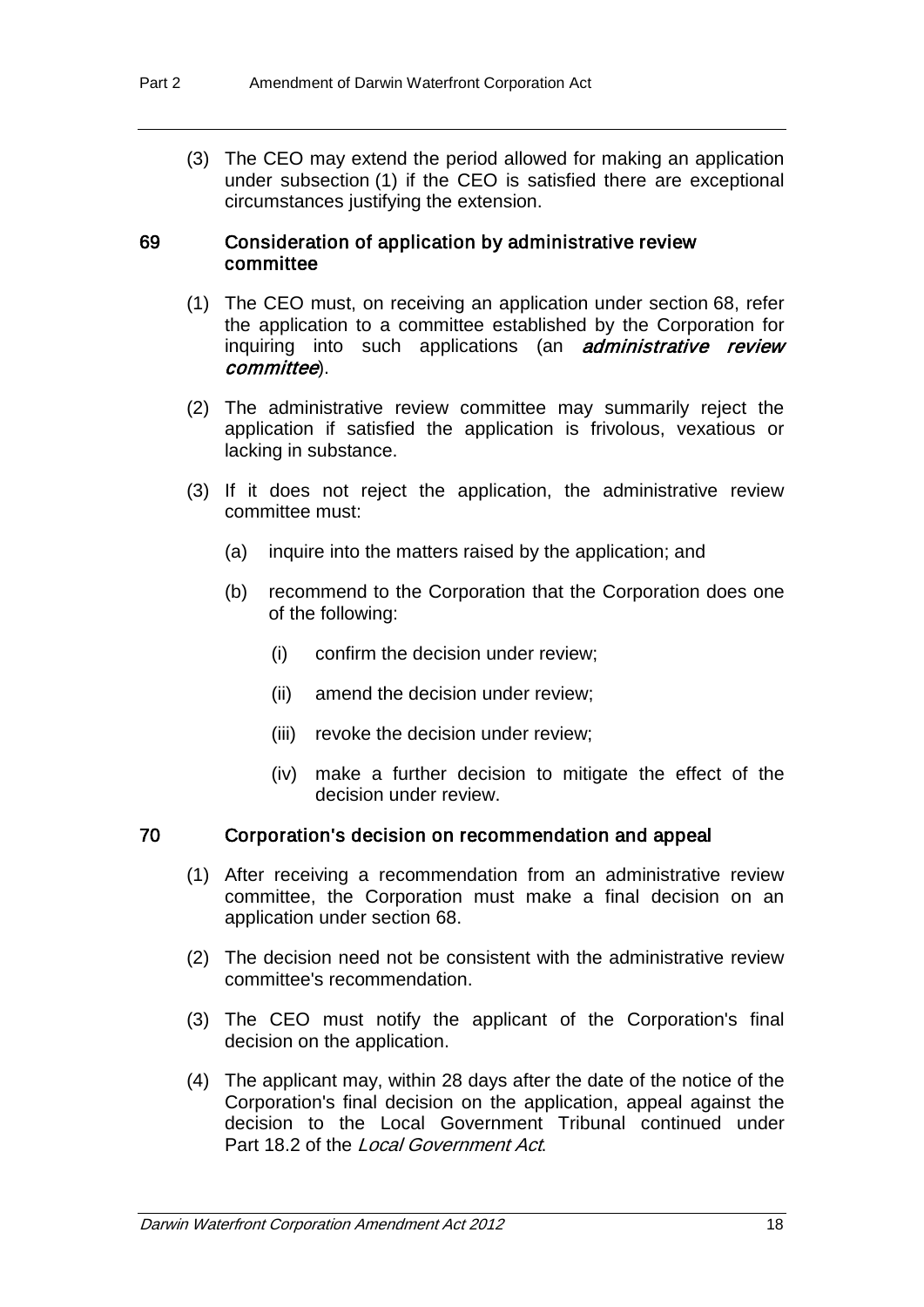## 12 Section 71 inserted

Before section 72, in Part 4 (as renumbered)

insert

## 71 Acquisition on just terms

If the operation of this Act would, apart from this section, result in an acquisition of property from a person otherwise than on just terms:

- (a) the person is entitled to receive from the Territory the compensation necessary to ensure the acquisition is on just terms; and
- (b) a court of competent jurisdiction may decide the amount of compensation or make the orders it considers necessary to ensure the acquisition is on just terms.

### 13 Part 5 inserted

After section 72 (as renumbered)

insert

# Part 5 **Transitional matter for Darwin Waterfront** Corporation Amendment Act 2012

#### 73 Rates imposed before commencement

- (1) The amended Act continues to apply in relation to rates imposed by the Corporation before 1 July 2012, and to matters in relation to those rates dealt with in the amended Act, as if Part 2 of the *Darwin* Waterfront Corporation Amendment Act 2012 had not commenced.
- (2) In this section:

amended Act means the Darwin Waterfront Corporation Act as in force immediately before 1 July 2012.

# Part 3 Consequential amendments

## 14 Act amended

This Part amends the Local Government Act.